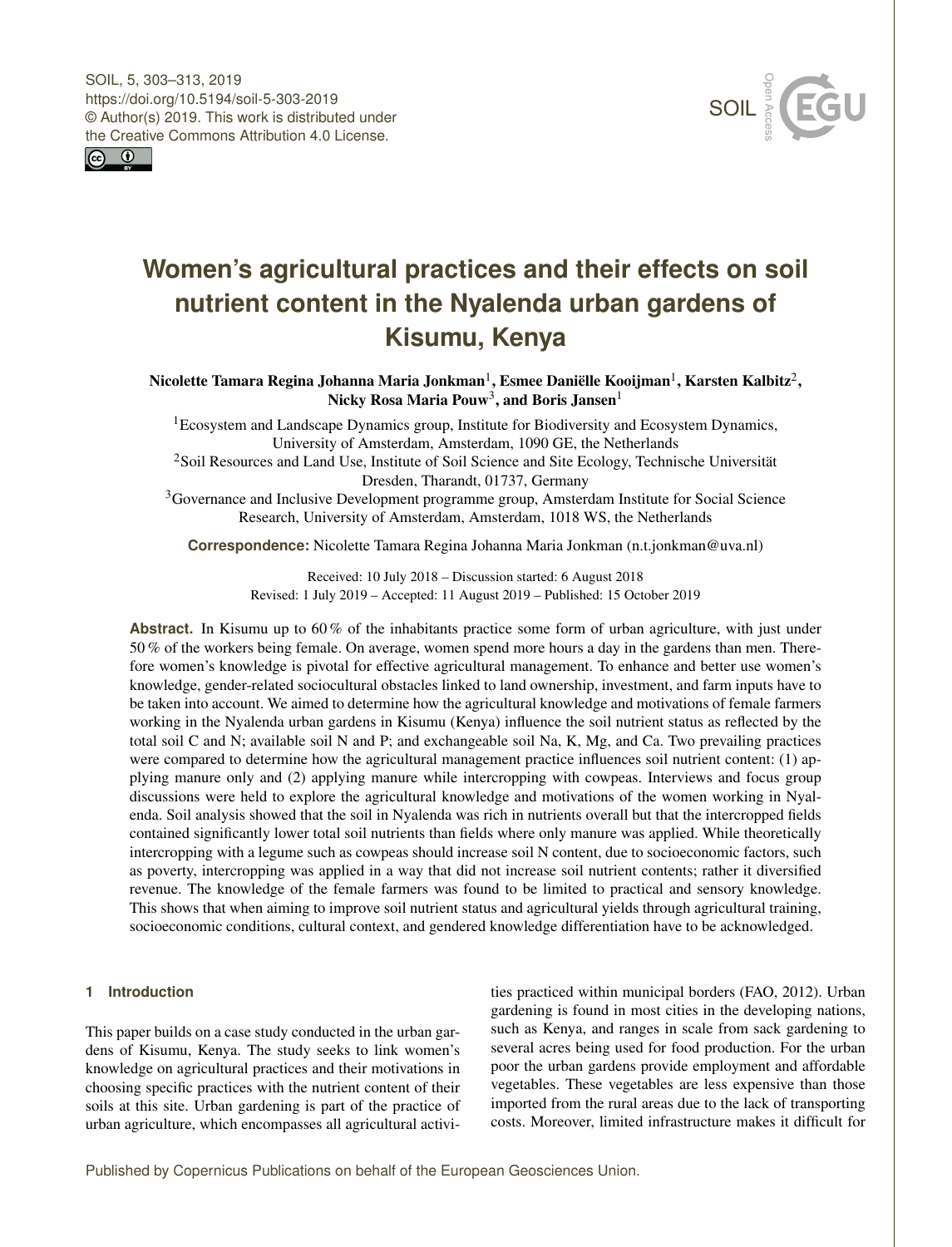fresh vegetables to be transported from the rural areas. By growing such vegetables within the municipality, the costs are reduced, and the lower costs of these vegetables allow the urban gardens to contribute to urban diet diversity and food and nutrition security (FAO, 2012; Gallaher et al., 2013). Urban gardening is a possible way to increase local food and nutrition security and provide employment. However, there are concerns surrounding urban gardening, including some concerning health risks and environmental degradation (Cofie et al., 2003; FAO, 2012).

With over half a million inhabitants, Kisumu is Kenya's third largest city. Unemployment in Kisumu is high; in 2013 the unemployment rate in Kisumu was 40 % (Mireri, 2013). Over 60 % of Kisumu's inhabitants live in informal settlements (Mireri, 2013; Obade, 2014; UN-Habitat, 2005). An estimated 60 % of the inhabitants of Kisumu practice some form of urban agriculture, including livestock keeping. Agriculture has been practiced on the periphery of the city since its founding in 1901, but as the city grew the boundaries between the urban areas and the rural areas faded. The agricultural areas were fragmented and now fall within the municipal boundary. As such, these areas have been reclassified as urban gardens (Anyumba, 1995). The urban gardens are located on the edges of the informal settlements.

Mireri (2013) found that approximately  $47\%$  of those working in the urban gardens in Kisumu are female and that on average women spend more hours a day on the farms than men. Women in Kenya and many other countries in sub-Saharan Africa are culturally expected to take responsibility for household duties like family food provisioning, cleaning the house, and caring for children and elderly people. As urban agriculture sites in most sub-Saharan cities are relatively near to the home it is an accessible option to women who also have many other daily tasks (Doss et al., 2018; Mougeot, 2000; Poulsen et al., 2015; Simiyu and Foeken, 2013). Many of the female farmers in Kenya (Kabira, 2007; Kameri-Mbote, 2006; Kiriti-Ng'ang'a, 2015, b) and in Kisumu in particular (Likoko et al., 2019; Mireri, 2013) work on a subsistence basis, and any excess produce is sold to pay for expenses such as their children's education (Mireri, 2013; World Bank, 2009). Gender inequality makes it difficult for these women to move beyond subsistence agriculture. Women in Kenya and in most of sub-Saharan Africa face greater obstacles than men in regards to land ownership, investment, and farm inputs due to historical, sociocultural, and financial constraints as a consequence of their gender (Alunga and William, 2013; Dolan, 2015; Kabira, 2015; Kameri-Mbote, 2006; Kiriti-Ng'ang'a, 2015a, b; Likoko et al., 2019). As a consequence, few modern techniques are applied in the urban gardens of sub-Saharan Africa. Lack of access to capital, knowledge, and security limits these women to traditional techniques and sensory knowledge passed down within families and small social circles (FAO, 2012).

Overall, women consistently have agricultural yields that are on average 20 %–30 % less than men in developing countries due to a lack of equal access to technologies such as fertilizers (FAO, 2006). At the same time, there is evidence of gender-differentiated access to knowledge. The results of a food security survey held by the African Women's Studies Centre and the Kenyan National Statistics Bureau in 2013 in several counties in Kenya showed that women respond differently to food security issues and consider challenges differently than men. For example, up to 80 % of men believe that a small, uneconomical area of land is a hindrance to achieving food security, whereas only 20 % of women consider this to be a major hindrance (KNBS/AWSC, 2014). Research by Saito et al. (1994) suggests that women could potentially produce up to 20 % more on the same surface area than men if given equal access to resources in sub-Saharan Africa. However, there is also research showing that due to a lack of education and training, female farmers use practices that are less environmentally friendly and can lead to a more rapid degradation of the soil (Doss et al., 2018). It could be expected that sources of information and knowledge are present and accessible more readily in an urban environment and that because of this, the women in urban agriculture could be more knowledgeable of agricultural management practices than their rural counterparts. However, when farmers do not use scientific findings, it is often regarded as a sign of unwillingness, a lack of understanding, or ignorance. This view is particularly damaging for the collaborative interactions between different institutions and farmers and the success of any potential innovations in agriculture that are adaptive, affordable, and applicable to the context.

Therefore, we aimed to determine how the agricultural knowledge and motivations of female farmers working in urban gardens in Kisumu (Kenya) influence their soil's nutrient status as reflected by the total soil C and N; available soil N and P; and exchangeable soil Na, K, Mg, and Ca in their urban agricultural plots. The methods used combine analyses from the natural and social sciences and were designed to triangulate and provide complementary information. We specifically aimed to study female farmers as an important group in their own right rather than making a comparison with men as farmers.

## **2 Materials and methods**

This study was done with the help of the Mesopotamia farming group from the Nyalenda urban gardens of Kisumu. The decision to work with the Mesopotamia group was made after various meetings with partners from a local scientific institution and NGO (Victoria Institute for Research on Environment and Development – VIRED; Centre for African Bio-Entrepreneurship – CABE) in a conference with the Mesopotamia group itself in January 2016. The Mesopotamia group was seen by the scientists gathered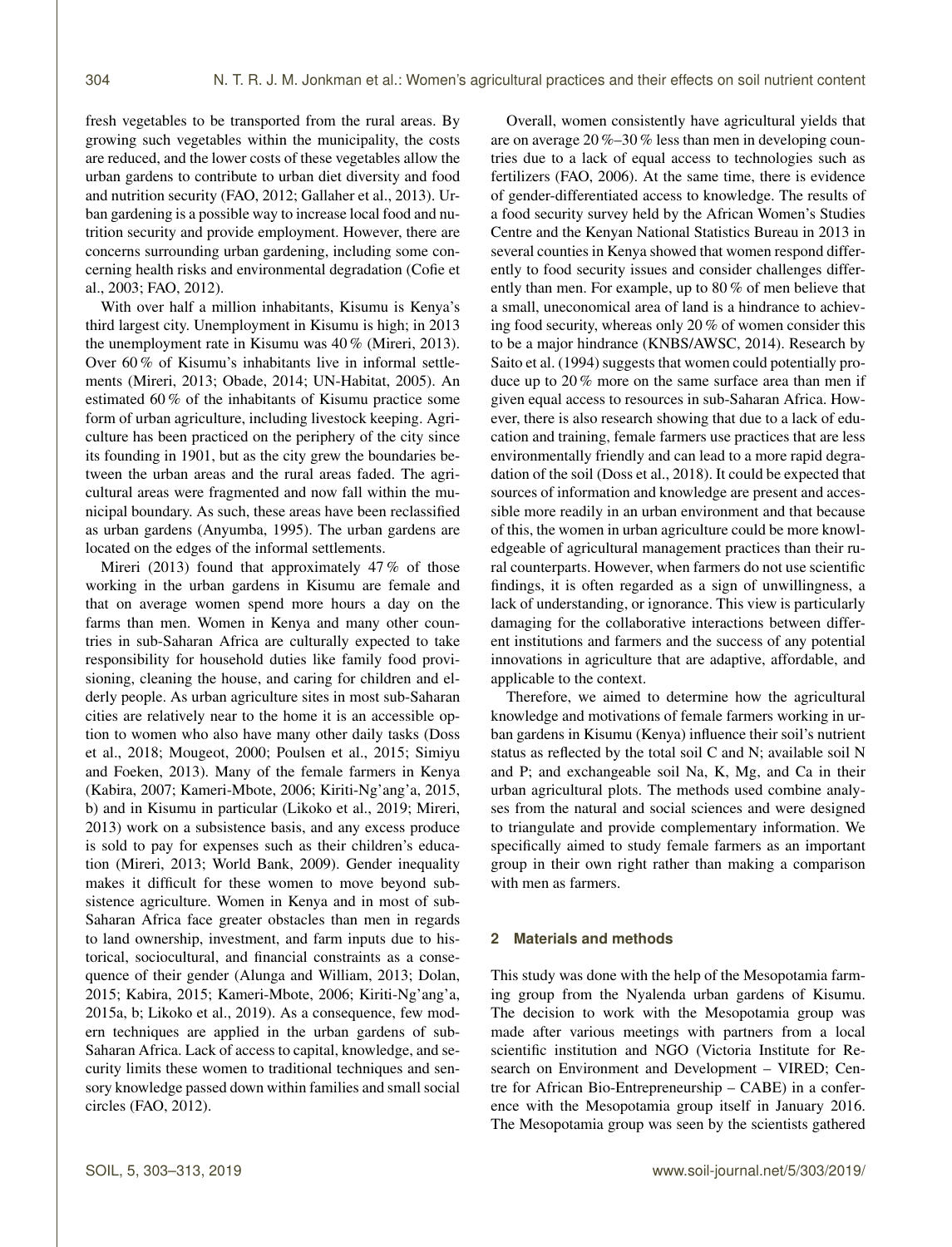at the conference as being representative of many of the urban gardening groups in Kisumu, especially those working on the border of the Nyalenda informal settlement. The site is considered to be representative of the area and farmers' groups in the urban gardens of the city in terms of size and composition and the prevalent soil type and water accessibility at the site itself. Nyalenda is one of six informal settlements in Kisumu and is one of the largest both in number of inhabitants and surface area covered (UN-Habitat, 2005). Divided over two blocks, A and B, Nyalenda houses nearly 50 000 people within an area of  $8.1 \text{ km}^2$ . Existing infrastructure, access to electricity, and access to sanitation are limited in the informal settlements (UN-Habitat, 2005). All along the southern edge of Nyalenda there are active vegetable farms adjacent to a river and wetland area. One of the groups active in these urban gardens is the Mesopotamia group. The group consists of 14 members, 8 women and 6 men, who cultivate an area of 3–4 ha. Most Mesopotamia members have inherited their land and some rent extra plots within the area; the group is diverse in age and experience. The farming group is characteristic for the urban gardening situation that can be found throughout other cities of Kenya and tropical or subtropical Africa in general.

The Mesopotamia group had previously been informed by government extension services that their soil might be lacking in nitrogen (N). In response to this apparent lack of N, at least five group members changed their practices; they started to intercrop the local staple crop *sukuma wiki*, a kale (*Brassica oleracea* var. *Sabellica*), with a legume with nitrogen fixating root nodules, cowpeas (*Vigna unguiculata* L. Walp), in 2013 (Likoko and Jonkman, 2016).

The research approach combines semi-structured interviews and focus group discussions with female food entrepreneurs (WFEs) working in Nyalenda and soil analysis of their urban garden plots. The four fields selected for soil sampling were all used to grow kale; in two of the fields the kale was intercropped with cowpeas. All four sampled fields are centrally located in the urban gardens, limiting the differential influence that the nearby river might have on fields lying closer or farther away from it. The soils of these fields were classified as Vertisols (FAO, 2014), characterized by the presence of heavy clay which shows shrinking and swelling behavior. All samples were collected in May during the dry season. On each of the four fields 12 samples were collected from the topsoil  $(0-15 \text{ cm})$  to limit the influence of spatial variability, with 48 samples total. All samples were subsequently dried at  $70^{\circ}$ C, sieved at 2 mm, and stored for analysis.

## 2.1 Interviews and focus group discussions

The four fields sampled are owned by two female members of the Mesopotamia group, with each member owning two of the fields. The two women that own the sampled fields and six other female members of Mesopotamia were interviewed

**Table 1.** List of interview participants, including approximate age, number of fields (size between 0.1 and 1.5 acre – 0.04 and 0.6 ha), and farming experience in years.

| <b>Interviewees</b> |        |                      |               |                       |  |  |  |  |
|---------------------|--------|----------------------|---------------|-----------------------|--|--|--|--|
| ID                  | Gender | Age<br>(approximate) | No. of fields | Farming<br>experience |  |  |  |  |
| $_{11}$             | Female | Early 40s            | 3             | 5–6 years             |  |  |  |  |
| 12                  | Female | Late 40s             | 3             | 8 years               |  |  |  |  |
| 13                  | Female | Late 20s             | 3             | 5 years               |  |  |  |  |
| 14                  | Female | Early 30s            | 6             | 5 years               |  |  |  |  |
| 15                  | Female | Late 30s             | 3             | 8 years               |  |  |  |  |
| 16                  | Female | Late 20s             | 4             | 6 years               |  |  |  |  |
| I7                  | Female | Late 30s             | 4             | 13 years              |  |  |  |  |
| I8                  | Female | Early 50s            | 8             | 15 years              |  |  |  |  |

to determine their agricultural knowledge and management choices. The eight women varied in age and experience (Table 1), capturing a broad spectrum of views and knowledge. The semi-structured interviews used open questions to determine what knowledge female farmers had about the effects of fertilizers on crops and soil, where they obtained this information, and the degree to which and with whom they shared this knowledge. A structured questionnaire was used for the interviews to gather complementary and comparable information on the women's knowledge and views. There were two themes incorporated in the interviews: fertilizer use and information gathering and use. The questionnaire can be found in the Supplement of this article, Supplement S1. The interviews were conducted with the assistance of an interview guide, including an introduction, opening questions, key questions, and a summary (adapted from Woodhouse, 1998; Curry, 2015a).

In addition to the interviews, two focus group discussions (FGDs) were held with members of the Mesopotamia group. One focus group discussion was held with six female participants and another with 11 participants, 6 women and 5 men. A women's only discussion was held with the six women participating to go more in depth into the knowledge of women, given that the aim of our study is to focus on female farmers as a group in its own right. The focus group discussions were based on questions used in the interviews and the methodology proposed by Curry (2015b), Krueger and Casey (2002), and Johnson and Mayoux (1998), which may be found in the Supplement of this article (Supplement S2). The discussions were aimed at determining the extent of agricultural knowledge in the Mesopotamia group as well as their information sources and the relative importance of these to the farmers. Both focus group discussions had the same format and started with a short opening and introduction followed by an explanation of the goal and guidelines for the discussion. The opening was followed by a set of discussion questions and an exercise. The discussion ended with a short sum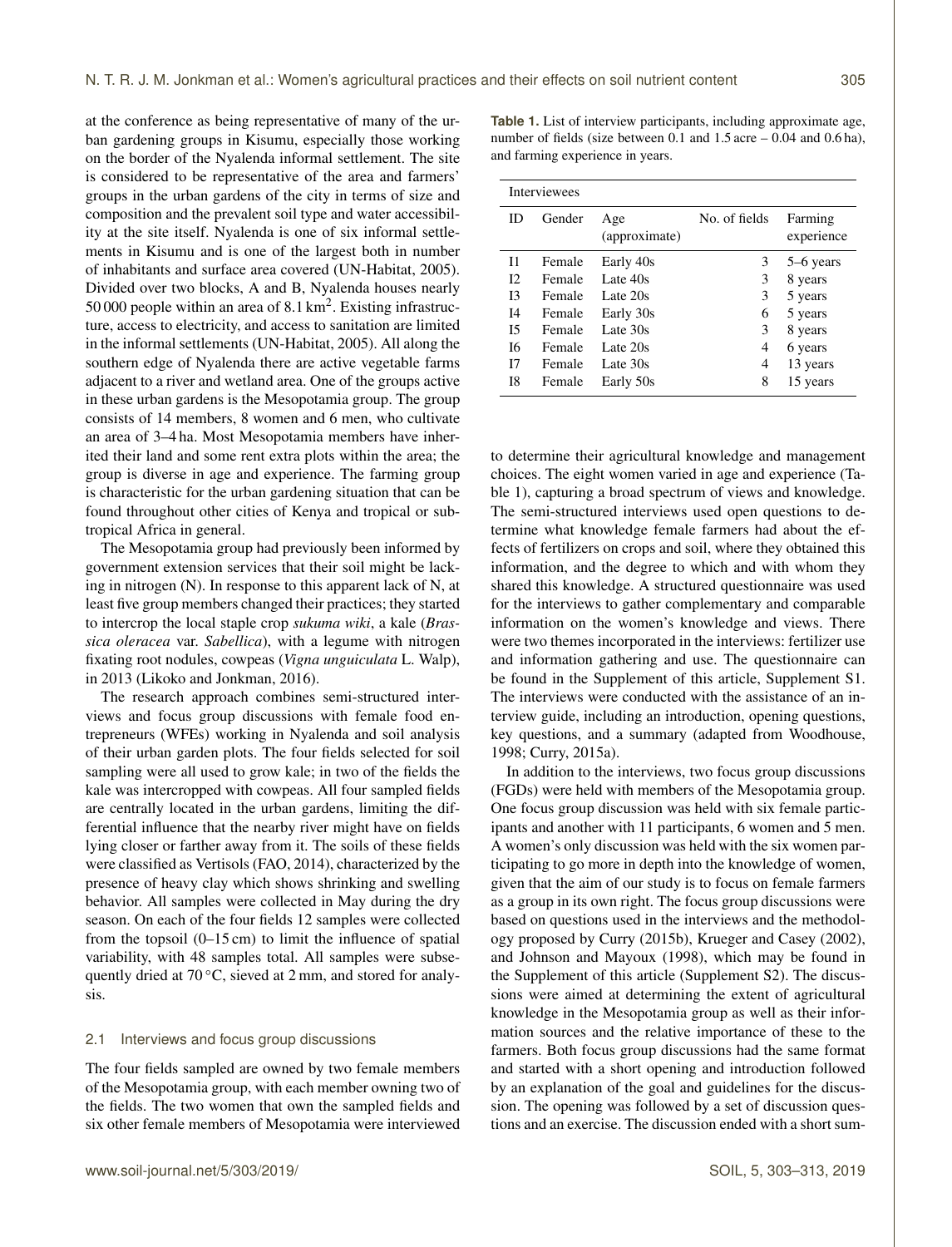mary by the discussion leader. Due to the open platform and the presence of multiple participants, the focus group discussions provided more in-depth answers and clarification to support and complement the information from the interviews.

#### 2.2 Laboratory analyses and data processing

The soil samples were analyzed to determine how soil nutrient contents were influenced by the management choices of the female farmers. Water extracts of the soil samples were created (ratio of 1 : 2.5) and used to determine pH and electrical conductivity (EC). These water extracts were then filtered, and available P, K, S, Ca, and Mg were measured using a Perkin Elmer Optima 8000 ICP-OES Spectrometer. Available NH<sup>+</sup><sub>4</sub>, NO<sub>3</sub>, PO<sub>4</sub><sup>3-</sup>, and SO<sub>4</sub><sup>2-</sup> in the extracts were determined on a Skalar SA-40 continuous-flow analyzer. Total organic and inorganic C in the extracts was measured using a Shimadzu TOC/TN analyzer.

Filtered BaCl<sub>2</sub> extracts were used for the determination of exchangeable Fe, Mn, Mg, Ca, Al, and K with ICP-OES (Schwertfeger and Hendershot, 2009). Extracts were prepared using  $100 \text{ mL of BaCl}_2$ ,  $0.125 \text{ M}$ , and  $4 \text{ g of a sieved}$ and milled soil sample  $\left($ <2 mm). The cation exchange capacity (CEC) was calculated as the sum of the values for exchangeable Ca, Mg, K, and Na (in cmol<sub>c</sub> kg<sup>-1</sup>).

Total C and N were determined with 50 mg of soil (< 2 mm, milled) by using a Elementar Vario EL cube CNS analyzer. Total P, K, Ca, S, and Mg were determined by measuring  $HNO<sub>3</sub>/HCl$  extracts with ICP-OES; extracts were prepared with 250 mg of soil (< 2 mm, milled), 6 mL of HCl 37%, and  $2 \text{ mL of HNO}_3$  and underwent microwave destruction (60 min;  $T_{\text{max}}$  of 220 °C;  $P_{\text{max}}$  of 75 bar). Total elemental composition of the soil samples was also determined using XRF analysis, using the Thermo Scientific XRF Analyzer Niton (setting: mining Cu/Zn; Standard: NIST 2709a PP 180–649; 160 s).

Variance within each field and between fields with different management practices was determined using an analysis of variance (ANOVA) test. ANOVA was used in the case of normal data distribution, and the Kruskal–Wallis test was used with non-normal data distribution (Burt et al., 2009). The strength and direction of the relationship between different parameters was determined using a correlation coefficient, Pearson's r. All statistical analysis was done in MAT-LAB, version R2014b. The measured results and calculated variances were supported by the results of the interviews and focus group discussions.

## **3 Results**

#### 3.1 Interviews

While the interviews started with investigating the typical daily activities, these turned out to vary too much from person to person and season to season to provide a meaningful clustering. The interviews did show that a range of agricultural management practices are known and practiced within the Mesopotamia group. Specifically, the agricultural management practices that the women spoke of during the interviews were crop rotation, fallow periods, fertilization with manure, compost and mineral fertilizer, intercropping, and mulching. Of the interviewees, two knew no other methods aside fertilization for improving the soil, three named mulching, four mentioned fallow periods, and four mentioned crop rotation. Three of the women found that they were limited in choice of management practice due to their socioeconomic circumstances. For example, for these women, fallow periods are not an option, as their lands are simply too small. A certain yield is needed for sufficient income generation, and leaving the land or a portion of it fallow would mean a significant reduction in income. A lack of fallow periods combined with intense agriculture puts pressure on the land, which can lead to increased erosion and may result in diminished soil nutrient content and yield (KNBS/AWSC, 2014).

Fertilizer use is mostly in the form of locally produced or homemade compost (four of eight interviewees) or the use of unprocessed cow manure (two of eight interviewees). The other two interviewees used either mineral fertilizer or cow manure with occasional application of mineral fertilizer. All interviewees named fertilizer as something that the soil needs for growing crops, but none really knew what fertilizer does for the soil in technical terms. The women indicated that their knowledge regarding the effects of fertilizer is limited to visible effects only. One explained that she fertilizes when the plants wilt slightly and the leaves start to yellow specifically. Six of the interviewees explained that they add extra fertilizer when their yields go down or when the plants grow less vigorously than usual, but two of these also mentioned other possible ways to increase production, like crop rotation or fallow periods. The agricultural information sources named during the interviews were relatives, including parents, grandparents, or husbands; training by NGOs or extension workers; elementary school; and observing others. Information from relatives was most common, being named by five of the interviewees, followed by training by NGOs or extension workers, named by three interviewees. As a point of interest, one of the interviewees got her information from her grandmother, who was also interviewed and who got her information from training by NGOs and extension workers. The agricultural knowledge women accumulate over their lifetime thus travels in small family and social circles.

To support the soil analysis, the two farmers, I2 and I7 (Table 1), whose fields were sampled, were interviewed more extensively than the other interviewees. Both farmers have at least 8 years of experience and principally grow kale. Both farmers use manure from cows and chicken mixed with organic waste. The farmer using only manure, I7, applies manure by plowing it into the soil at time of planting and then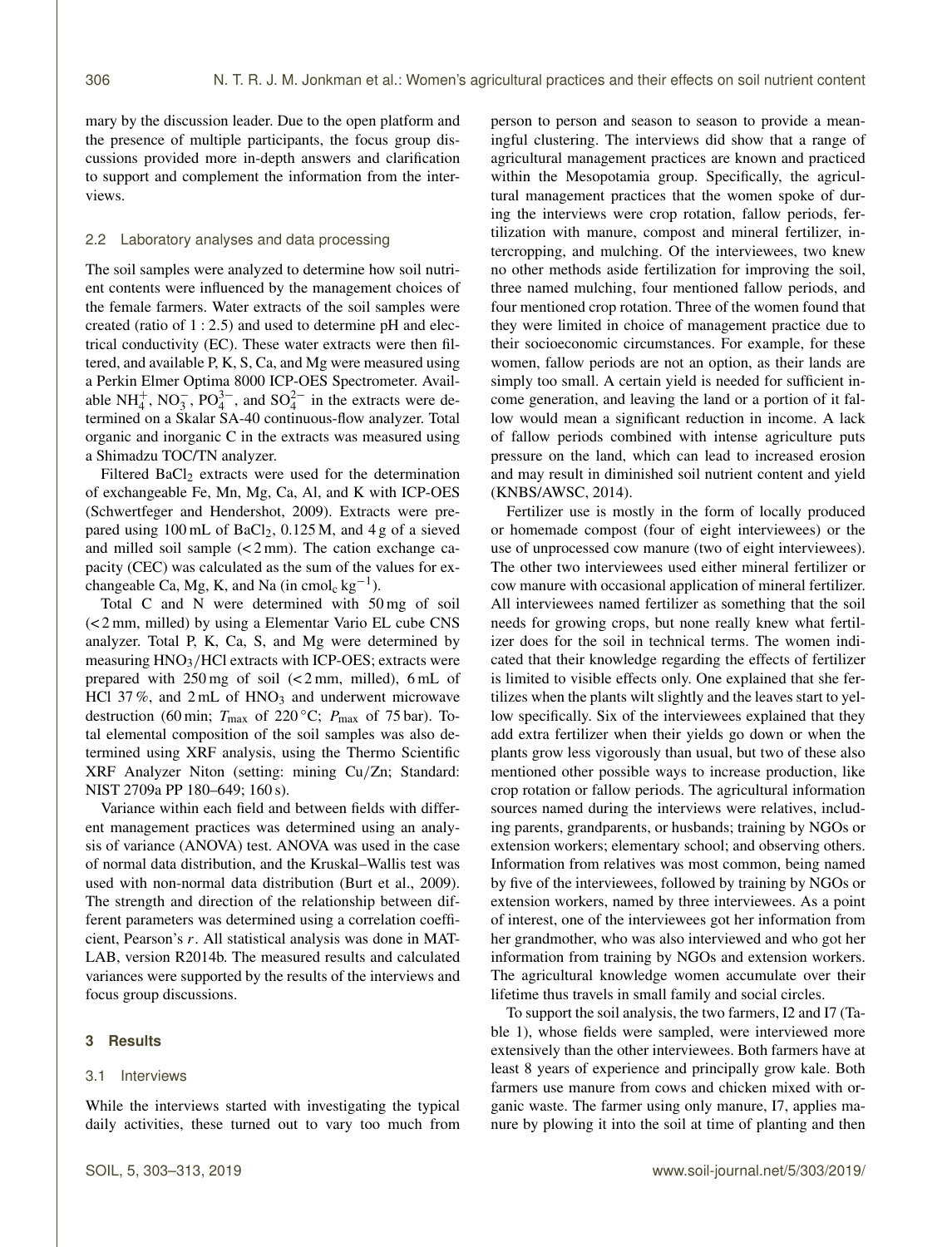applies manure again every 4–12 weeks as she feels necessary. The farmer practicing intercropping, I2, applies manure as a topdressing at planting and approximately 8 weeks after planting. The cowpeas are broadcast on the field, and a number of the plants are removed after 2 weeks to make room for the kale to grow. Both farmers plow using a handheld tool, reaching a depth of approximately 20 cm. Farmer I7 weeds and plows her field every 10 d, whereas farmer I2 weeds every 14 d and plows her fields only every 26 weeks. In the fields of farmer I7, kale was grown in both fields in the previous growing season. The fields of the intercropping farmer were left fallow for 6 months before planting the current crops; in one of the fields maize was grown before the fallow period. Both farmers I2 and I7 use occasional fallow periods lasting between 3 and 6 months. Farmer I2 using intercropping started this practice in 2013 and has been using it ever since. Farmer I7, using manure application only, has been applying this practice for at least 5 years.

Both farmers had training by different NGOs and extension officers and incorporated this into their agricultural management, which led them to decide to use different practices. Farmer I2 indicated, however, that knowledge is often quickly forgotten due to a combined lack of use by the farmers and a lack of follow-up visits from the NGOs and extension officers. This was reflected by her own adaptation of the intercropping technique. She indicated that she relies on observation of her crops and experience to determine if fertilizer is required. As her crops continue to grow well, she did not feel the need to change her practices by plowing the cowpeas into the soil, which they call green manuring, or changing her fertilization practices. The farmer only using manure, I7, learned about the use of manure and creating compost from an NGO. She indicated that using manure is better than leaving the land fallow, as her crops continue to do well. The details of the sampled fields in terms of crops and management practices are provided in Table 2.

# 3.2 Focus group discussions

During the women-only FGD we learned that most of the women work in the urban gardens as a way of generating income to provide for themselves and their children. At least half of the women participating in the FGD are widows, and agriculture is their sole form of income. They feel that their gender puts them at a disadvantage, as they feel that there is a lack of mutual understanding between the men and women of the group and that the men have a tendency to refuse to share resources with them. They believe that it would help if there would be at least one woman on the groups' board and that this would lead to more equal distribution of resources among the group members, such as fertilizers received from a local NGO. There are some limitations on the women's activity due to cultural restrictions, but not all of them are still actively followed. One limitation explicitly named during the women-only FGD still followed is the prohibition for women to plant and own trees. Banana trees, for example, can bring in higher profits than some other crops.

Much of the information from the interviews was confirmed in the focus group discussions. The exceptions were as follows. Although the types of fertilizers named during the FGD were mostly the same as those in the interviews, during the mixed FGD more of those responding appear to be using a form of mineral fertilizer. This discrepancy may be due to the inclusion of men in this FGD. It also became apparent during the mixed FGD that the farmers have knowledge of the way to work intercropping in a manner that can add N to the soil, in contrast to what was revealed from the interviews, but that they have a different name for this method: green manuring. During both FGDs and the interviews it was revealed that the management of the farms is largely reactionary. Decisions regarding using one of the various methods to restore soil fertility are undertaken only when the crops seem to do less well than previous crops.

While mineral fertilizers seem to be used more than inferred from the interviews, the participants of the FGDs show a preference for organic types of fertilizer. According to the Mesopotamia farmers, vegetables grown with organic fertilizers taste better and keep longer, whereas mineral fertilizer is reported to damage the soil.

When asked about the sources of agricultural information the participants of the mixed FGD named five different sources. All ranked family as the first and most important source, followed by training and demonstrations. Observation and visiting others was ranked third. Media and exhibitions were ranked fourth and fifth, respectively, and the farmers indicated that this is because of their lack of access to media and the expenses involved in visiting exhibitions. This may indicate that accessibility remains a problem for these farmers, even though there are more and closer sources of information on agricultural management in the urban environment.

#### 3.3 Soil analysis

Intercropping is done by four of the women in the Mesopotamia group, mainly with cowpeas. Theoretically intercropping should improve soil nutrient content, specifically soil N content. However, the intercropping technique is not always applied in a way that would accomplish this: the cowpeas are harvested and not plowed into the soil. Plowing the cowpeas into the soil is needed for the nutrients accumulated to become available to other crops (Okalebo, 2009). The women also use intercropping to prevent soil erosion, while the main crop, often kale, is still growing. Intercropping also provides a source of income while the farmer waits for the kale to mature, as cowpeas mature faster.

The sampled soil was analyzed for its nutrient content and overall fell within the ranking "high" by FAO standards (FAO, 2006). Table 3 provides the average values of the main soil parameters for all four sampled fields as well as those pa-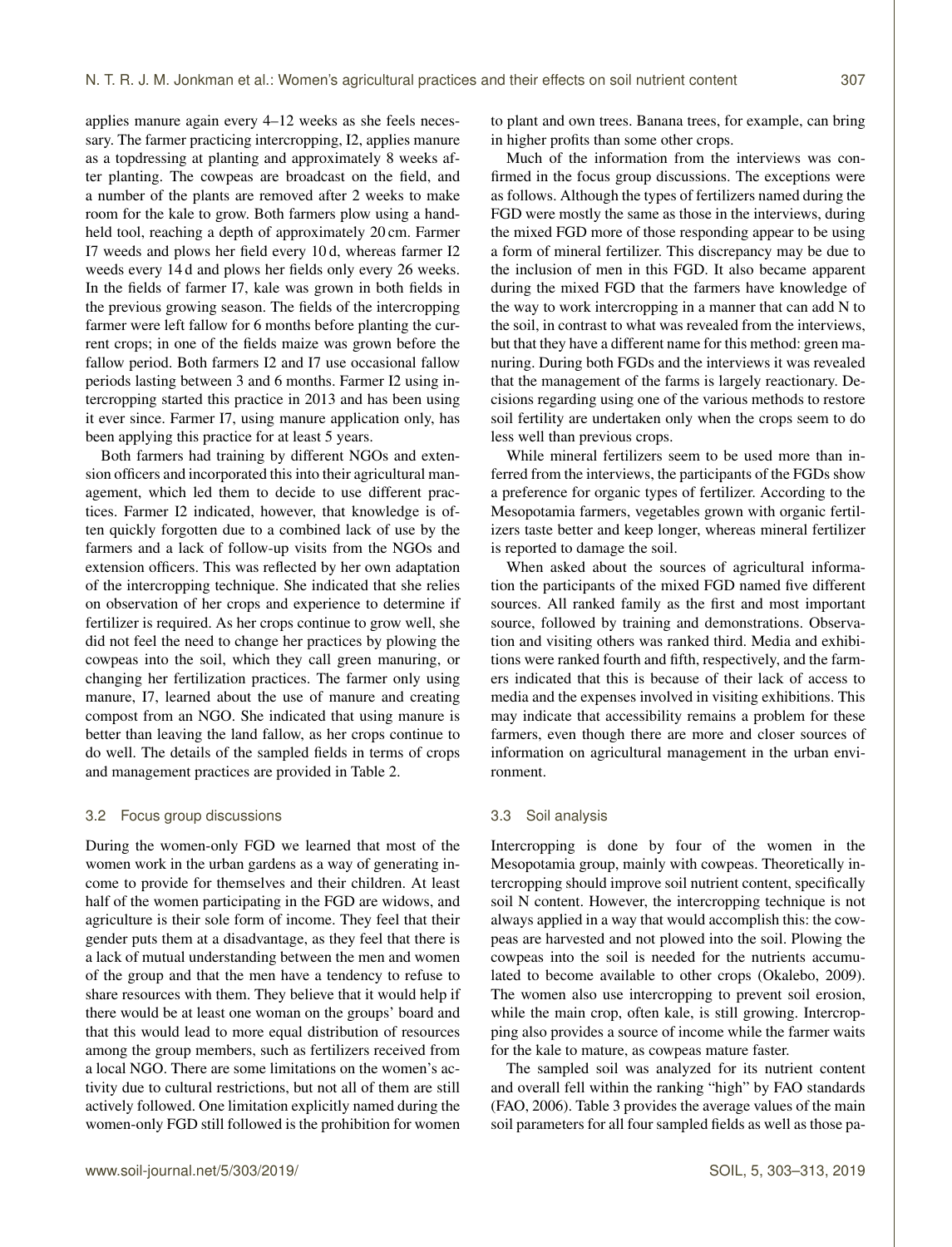|                    |                                                                    | Field type 1: manure                                                                        |                                                                                                                    | Field type 2: intercropping and manure                                                  |
|--------------------|--------------------------------------------------------------------|---------------------------------------------------------------------------------------------|--------------------------------------------------------------------------------------------------------------------|-----------------------------------------------------------------------------------------|
| Farmer             |                                                                    | I7, late 30s, 13 years of farming experience.<br>Management practice established in 2011.   |                                                                                                                    | I2, late 40s, 8 years of farming experience.<br>Has practiced intercropping since 2013. |
|                    | Field 1                                                            | Field <sub>2</sub>                                                                          | Field 1                                                                                                            | Field <sub>2</sub>                                                                      |
| Crops              | coverage 80 $\%$<br>average height 45 cm<br>Kale:                  | coverage 85 $\%$<br>average height 90 cm<br>Kale:                                           | cowpeas: coverage 60 $\%$ ,<br>average height 50 cm<br>Kale, intercropped with                                     | average height 60 cm<br>cowpeas: coverage 65 %,<br>Kale, intercropped with              |
|                    | Agricultural management practice                                   |                                                                                             |                                                                                                                    |                                                                                         |
| Planting           | Kale (6 weeks)                                                     | removed and new kale (1 week) was<br>planted in between.<br>Kale (28 weeks): some of it was | - Cowpeas (4 weeks)<br>$-$ Kale (11 weeks)                                                                         |                                                                                         |
| Fertilization      | Compost from manure (cow,                                          | Compost from manure (cow                                                                    | applied as topdressing<br>- Compost from manure (cow, chicken) and organic waste;                                  |                                                                                         |
|                    | applied with planting (6 weeks)<br>goat, sheep) and organic waste; | applied with planting (28 weeks)<br>goat, sheep) and organic waste;                         | (broadcasting), and most cowpea<br>- Intercropping: cowpea seeds were spread randomly<br>after planting (9 weeks). |                                                                                         |
|                    |                                                                    | and twice after (16 and 4 weeks)                                                            | plants were removed from the fields 2 weeks after planting                                                         |                                                                                         |
| Weeding<br>Plowing | Every 10d<br>Every 10d                                             |                                                                                             | Every 14d<br>Every 26 weeks                                                                                        |                                                                                         |

**Table 2.** Details on the two farmers whose fields were sampled, with a description of their crops and agricultural management practice.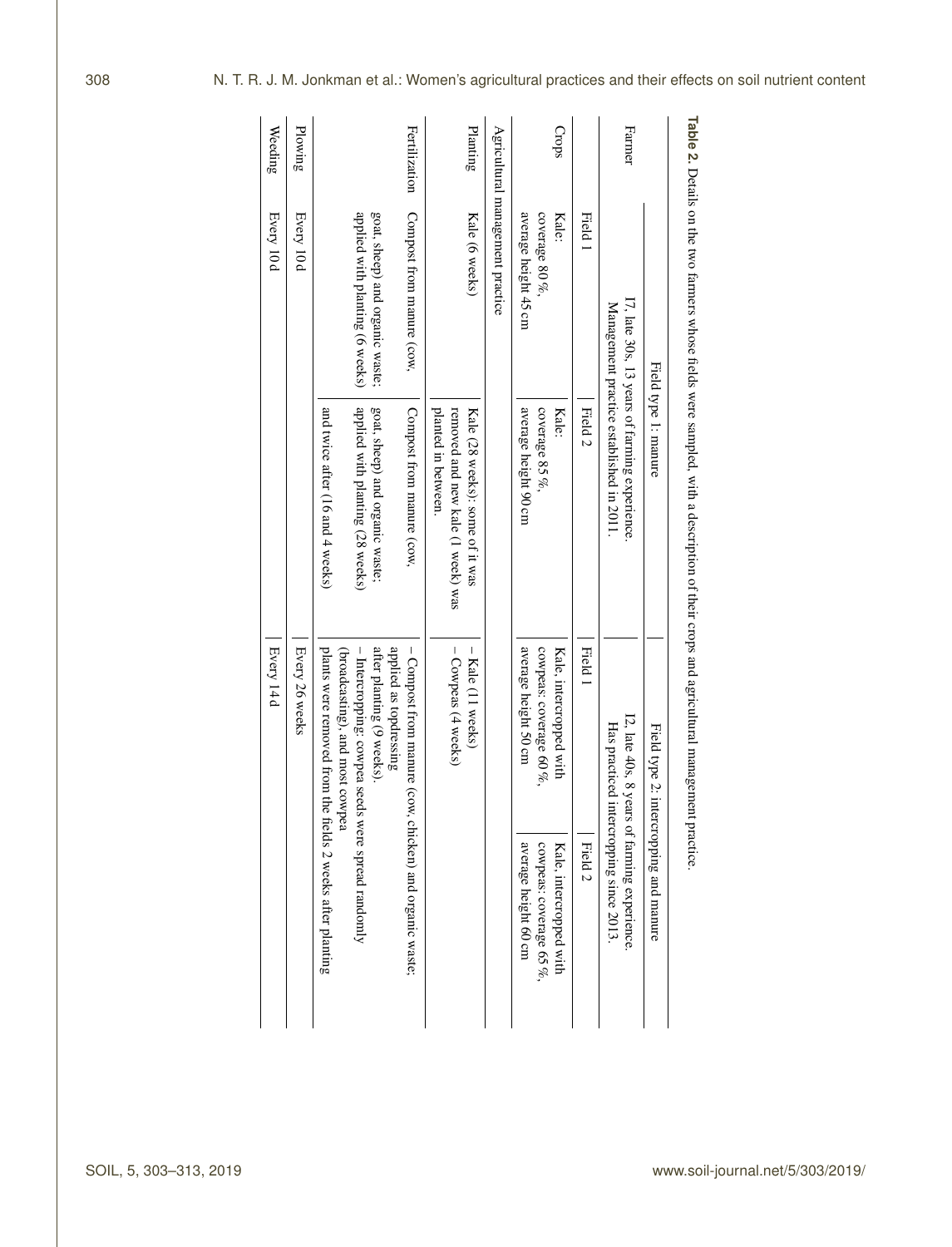rameters separated per management practice. The pH of the soil in the sampled fields ranged from neutral to very slightly alkaline, with an overall average of 7.3 (Table 3). The CEC was high overall, with an average value of  $34.0 \text{ cmol}_c \text{ kg}^{-1}$ , likely as a consequence of the high clay content of the soil (Table 3). Similarly, with an average of 36.6  $g kg^{-1}$ , the total soil carbon was also high. The laboratory analyses showed relatively high amounts of water-soluble and exchangeable cations; however there is a significant difference in nutrient content depending on the management practice.

In the case of manure application combined with intercropping, the pH was neutral, whereas in the case of only manure application, the pH leaned towards being very slightly alkaline (FAO, 2006). The CEC was nearly 10 cmol<sub>c</sub> kg<sup>-1</sup> higher in fields under only manuring than in the fields where there is also intercropping. Similarly, total soil carbon is nearly 20 g kg<sup> $-1$ </sup> higher in the fields where only manure was applied in comparison with the fields where there was also intercropping (Table 1; Fig. 2a). There was no significant difference in soil organic carbon content between the intercropped and the manured fields (Fig. 2c). The contents of the macronutrients N, P, K, Ca, and Mg were almost all higher under the field management type manure application only, as compared to manuring combined with intercropping (Figs. 1 and 2).

Figure 1a, b, and c show the amounts of water-soluble and exchangeable Mg, Ca, and K as part of the total amount of the cation present in the soil, clearly demonstrating that the levels are higher under the practice of applying manure only. Figure 1d, e, and f show the proportion of the total amount of Mg, Ca, and K in the soil that is water-soluble or exchangeable. It is notable that under the practice of manure application combined with intercropping, the average exchangeable fraction for Mg and Ca and the average water-soluble fraction for Ca were higher even though the absolute amounts are higher under manuring only (Fig. 1). The Kruskal–Wallis and ANOVA tests showed that all the described differences between the fields and between the management practices were significant for these characteristics at a confidence interval of 95 %.

## **4 Discussion**

Results of the sample analysis of the soil of the urban gardens in Nyalenda show a pattern consistent with the soil typology. The soils in the Nyalenda urban gardens can be classified as Vertisols (FAO, 2006, 2014). Vertisols are generally fertile and productive soils, high in Ca, K, and Mg but often poor in N and P (FAO, 2006, 2014). Soil analysis has shown that the rating for exchangeable Ca and K was very high and that the rating for Mg was high according to the FAO classification (Table 3; Fig. 1; FAO, 2014). The high amount of nutrients in the Nyalenda soils is most likely because of the parent material, which consists of river and lake sediments with inputs from the Great Rift Valley, and the limited age of the soil material.

Earlier research on soil nutrients and possible solutions for soil fertility problems in rural western Kenya concluded that socioeconomic factors determine how likely it is that scientific findings and developments are taken up by farmers (Gicheru, 2012; Okalebo, 2005). The results from the interviews and the FGDs show that this is also the case in a more urban setting. This might be because the gardens were originally located in a more rural surrounding, but the urban center of Kisumu has since spread to that area, effectively changing the gardens environs from rural to urban. However, the extension of the urban environment has not led to greater accessibility to information for the farmers that now live in the informal settlements of the city. Information from media and exhibitions was considered to be too costly for the farmers in this study.

When asked to name and rank their primary sources of information, all farmers of the Mesopotamia group indicated a preference for inherited knowledge, followed by training and demonstrations. Information from television or the internet has less of an impact because these farmers lack access to these media. Exhibitions are considered good, but the expense to go and visit them is often considered to be too high. So even though the number of information sources is higher in the urban environment, the access to these sources remains a challenge for the female farmers in Nyalenda that were part of the present study.

Limited access to sources of information means that most of the Mesopotamia farmers possess limited technical knowledge regarding soil processes; however they are aware of soil processes and their consequences in practical terms from sensory knowledge and daily experience. For example, the women are aware of the need to rest the soil with fallow periods or to rotate crops and that mulching improves soil structure. The majority of the women in the Mesopotamia group possess knowledge regarding agricultural management practices and the effects of these practices on soil in these basic terms. Knowledge is mainly passed down from previous generations or disseminates through observation of other farmers in the group or community. As such, agricultural knowledge generally stays within the confines of family and community groups within the urban gardens in sub-Saharan Africa (SSA) and does not travel far from its point of origin (Alunga and William, 2004; Kabira, 2007).

In Nyalenda, a context where poverty is widespread, agricultural management and decisions are heavily influenced by socioeconomic constraints. These constraints can work against sustainable farming practices. For example, the farmers explained that they took up intercropping with cowpeas originally because they were told that they needed to increase N in the soil by government extension workers. Analysis of the soil samples showed that the soil nutrient content is significantly lower when the kale is intercropped with cowpeas, while Mg and Ca showed a higher availability or are more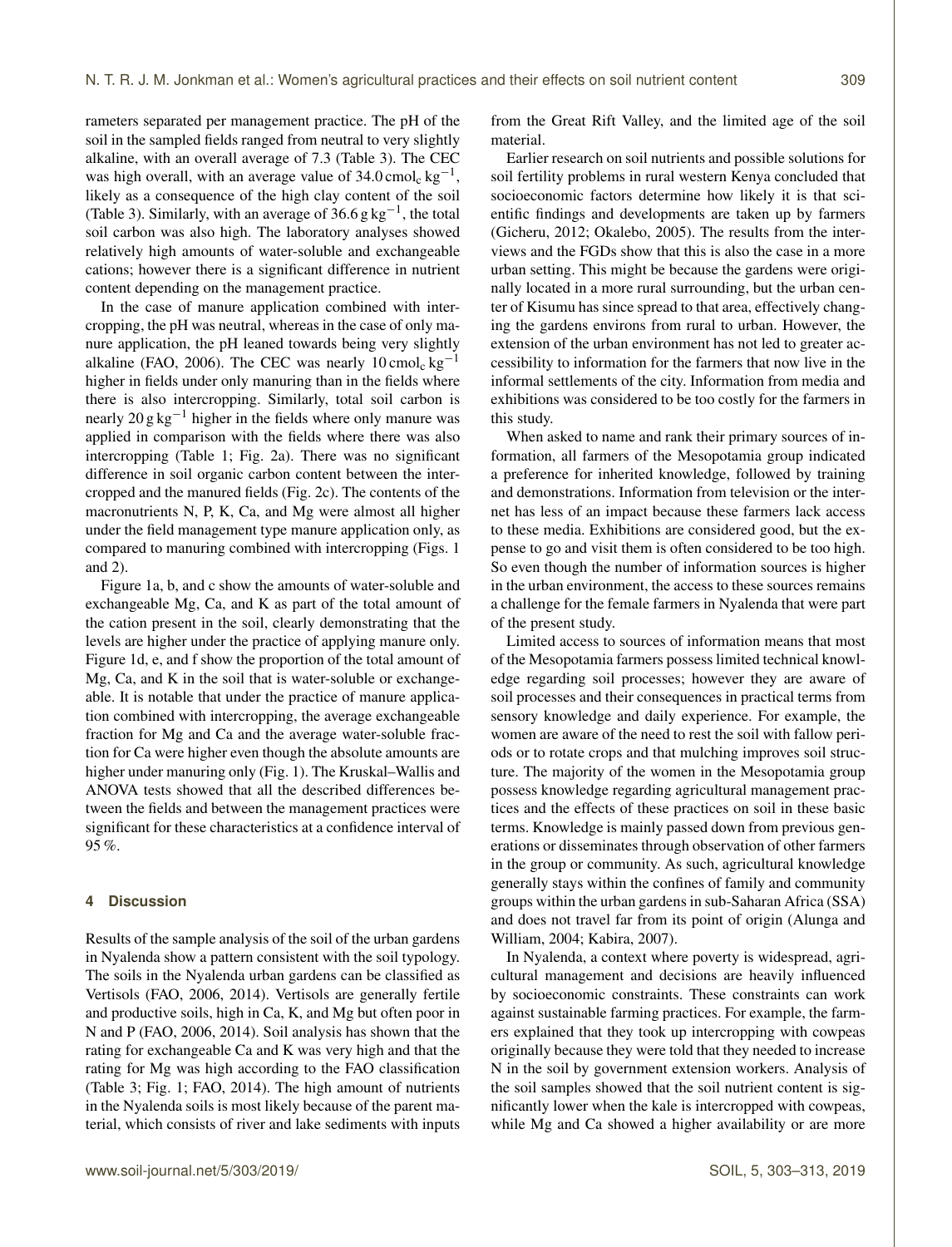

**Figure 1. (a, b, c)** Bars length show the total, exchangeable, and plant available / water-soluble amount of Mg, Ca, and K (in mg kg<sup>-1</sup>) soil under management practices of manure and intercropping and manure.  $(d, e, f)$  Total, exchangeable, and plant available / water-soluble Mg, Ca, and K in the soil as percentage of the sum.



**Figure 2.** Boxplots showing the differences between (a) total C (g kg<sup>-1</sup> soil), (b) C/N ratio, (c) total organic C in the extracts (mg L<sup>-1</sup>), (d) total N (g kg<sup>-1</sup> soil), (e) cation exchange capacity (CEC in cmol<sub>c</sub> kg practices of manure and intercropping and manure.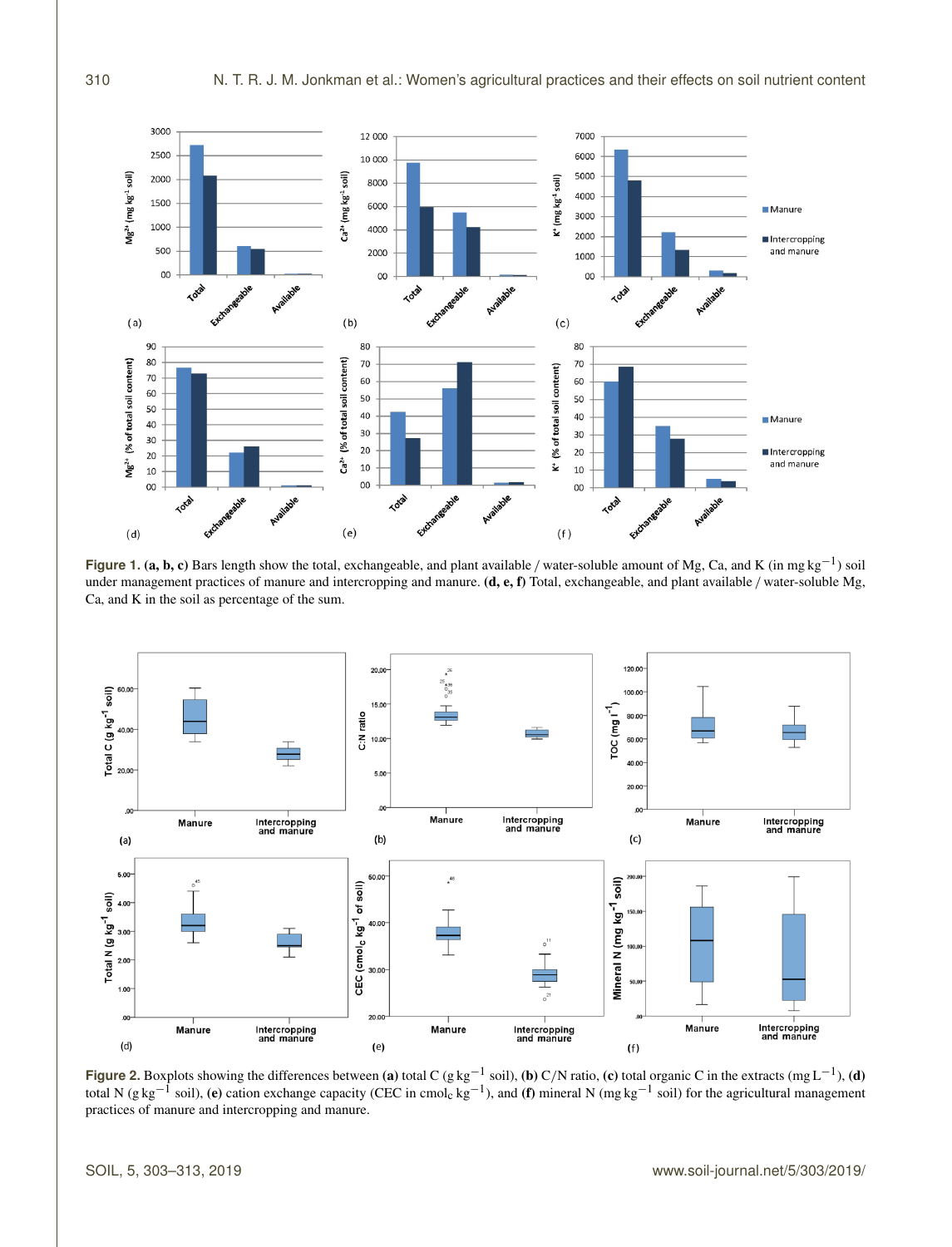| <b>Table 3.</b> Average pH; total C and N (g kg <sup>-1</sup> ); exchangeable Mg, Ca, K, and Na (mg kg <sup>-1</sup> ); CEC (cmol <sub>c</sub> kg <sup>-1</sup> ); and water-soluble ions                             |
|-----------------------------------------------------------------------------------------------------------------------------------------------------------------------------------------------------------------------|
| NO <sub>2</sub> , NH <sup>4+</sup> , PO <sub>4</sub> , and SO <sub>4</sub> <sup>2</sup> (mg kg <sup>-1</sup> ) in the soil of Nyalanda field site overall for fields with manure application only and for fields with |
| intercropping and manure application. Standard deviations in parenthesis (0–15 cm depth and four fields, with 12 samples per field; $n = 48$ ).                                                                       |

|               | pH                       | C                 | N     | Mg     | Ca            | K       | <b>CEC</b>                       | $NO_2^-$ | $\mathrm{NH}_4^+$ | PO <sub>4</sub> | $SO_4^{2-}$ |
|---------------|--------------------------|-------------------|-------|--------|---------------|---------|----------------------------------|----------|-------------------|-----------------|-------------|
|               | $\overline{\phantom{0}}$ | $g\text{kg}^{-1}$ |       |        | $mg\,kg^{-1}$ |         | $\text{cmol}_c$ kg <sup>-1</sup> |          |                   | $mg\,kg^{-1}$   |             |
| Overall       | 7.3                      | 36.6              | 2.8   | 572.6  | 4842.1        | 1768.4  | 34.0                             | 85.5     | 5.9               | 24.0            | 59.0        |
| average       | (0.2)                    | (11.0)            | (0.4) | (89.2) | (761.2)       | (879.2) | (5.4)                            | (62.7)   | (3.7)             | (15.6)          | (44.5)      |
| Manure        | 7.3                      | 45.3              | 3.13  | 603.6  | 5467.8        | 2210.5  | 38.6                             | 96.7     | 6.7               | 31.2            | 84.1        |
| only          | (0.16)                   | (8.9)             | (0.3) | (102)  | (467.9)       | (1056)  | (3.2)                            | (56.9)   | (4.9)             | (18.3)          | (56.9)      |
| Intercropping | 7.1                      | 27.9              | 2.6   | 541.7  | 4216.3        | 1326.3  | 29.5                             | 74.3     | 5.0               | 16.9            | 33.9        |
| and manure    | (0.2)                    | (3.4)             | (0.3) | (60)   | (395.9)       | (200)   | (2.4)                            | (66.3)   | (1.4)             | (6.9)           | (10.3)      |

readily exchangeable (Table 3; Figs. 1 and 2). The cause for this difference is not clear but may be the influence of the presence of a legume species. The presence of the rhizobacteria on the root nodules of the legume can promote the availability or exchangeability of nutrients beyond nitrogen by immobilizing nutrients and preventing them from leaching from the soil (Lavakush et al., 2014; Vejan et al., 2016). Furthermore, the lower amount of nutrients in the intercropped fields may be due to the different approaches that the farmers have for applying manure. The farmer who uses intercropping, I2, applies the manure as a topdressing only. The farmer who does not practice intercropping, I7, plows the manure into the field. Plowing the manure into the field preserves N and promotes the biological breakdown of the manure, which increases the availability of the nutrients therein. Plowing also results in greater contact between the soil mineral matrix and the organic matter; this promotes the stabilization of organic matter through binding to soil minerals and/or occlusion in soil aggregates (Baligar, 2001). The increased stabilization of organic matter in the soil could in turn have caused the significantly higher CEC in the fields of farmer I7. The decrease in soil nutrients in intercropped fields (Fig. 1) was most likely caused by not plowing the cowpeas into the soil in combination with the different manuring practice (Okalebo, 2009). However, factors such as a difference in initial soil composition between the intercropped and nonintercropped fields prior to the adoption of intercropping may also have influenced the observed difference. Therefore, the observed differences must be interpreted with caution. Nevertheless, we feel that we can conclude that 3 years of intercropping did not increase nutrient contents, as was the original purpose of adopting the practice.

The interviews shed light on why the practice of intercropping is still continued if it does not lead to increased nutrient contents. Specifically, the interviews revealed that there is a sufficiently large financial incentive for the farmers to not change their current practice and that the farmers rely heavily on visible cues when deciding to apply a different practice or more fertilizer. So as long as the practice does not visibly

influence the crops, farmers will not feel an urge to shift to another form of agricultural management. As the soil in the Nyalenda urban gardens is particularly rich (Table 3), it is not likely that there will be a need for a large-scale adaptation.

During the interviews it furthermore became clear that the farmers are harvesting the cowpeas for sale instead of plowing the cowpeas into the fields. Harvesting the cowpeas means a greater uptake in nutrients from the soil, and no additional organic material is added to the soil. Selling the cowpeas has become the primary motivation for intercropping, as it gives the farmers a source of income in the period before the kale is mature, and the advantage of doing so is more readily apparent to farmers than a potential increase in N in the soil. This shows that the lack of an effect of intercropping on soil N contents in the examined soils is most likely not caused by a of lack of female vegetable farmers' knowledge of proper application or the technical knowledge of intercropping. Rather it appears to be a conscious choice related to a shift in the aim to be achieved by intercropping, i.e., gaining a secondary crop to be harvested and sold rather than increasing the yields or quality of the primary crop.

#### **5 Conclusions**

The results of the soil analysis showed that the soil in the Nyalanda urban gardens is rich in macronutrients. Further analysis indicated that, while seemingly small, there is a statistically significant difference between soil nutrient contents and availability between similar plots after 5 years of manuring only and 3 years of manuring and intercropping with cowpeas. While nutrient contents are slightly lower in the intercropped plots, exchangeable nutrients Ca and Mg are slightly higher. The growing of the cowpeas beside the kale might be causing a more rapid extraction of nutrients from the soil. However, other factors may also play a role, such as a different initial soil composition. Another difference between the practices of the two farmers whose fields were sampled was the fertilization scheme. The farmer that intercropped applied her manure as a topdressing, while the other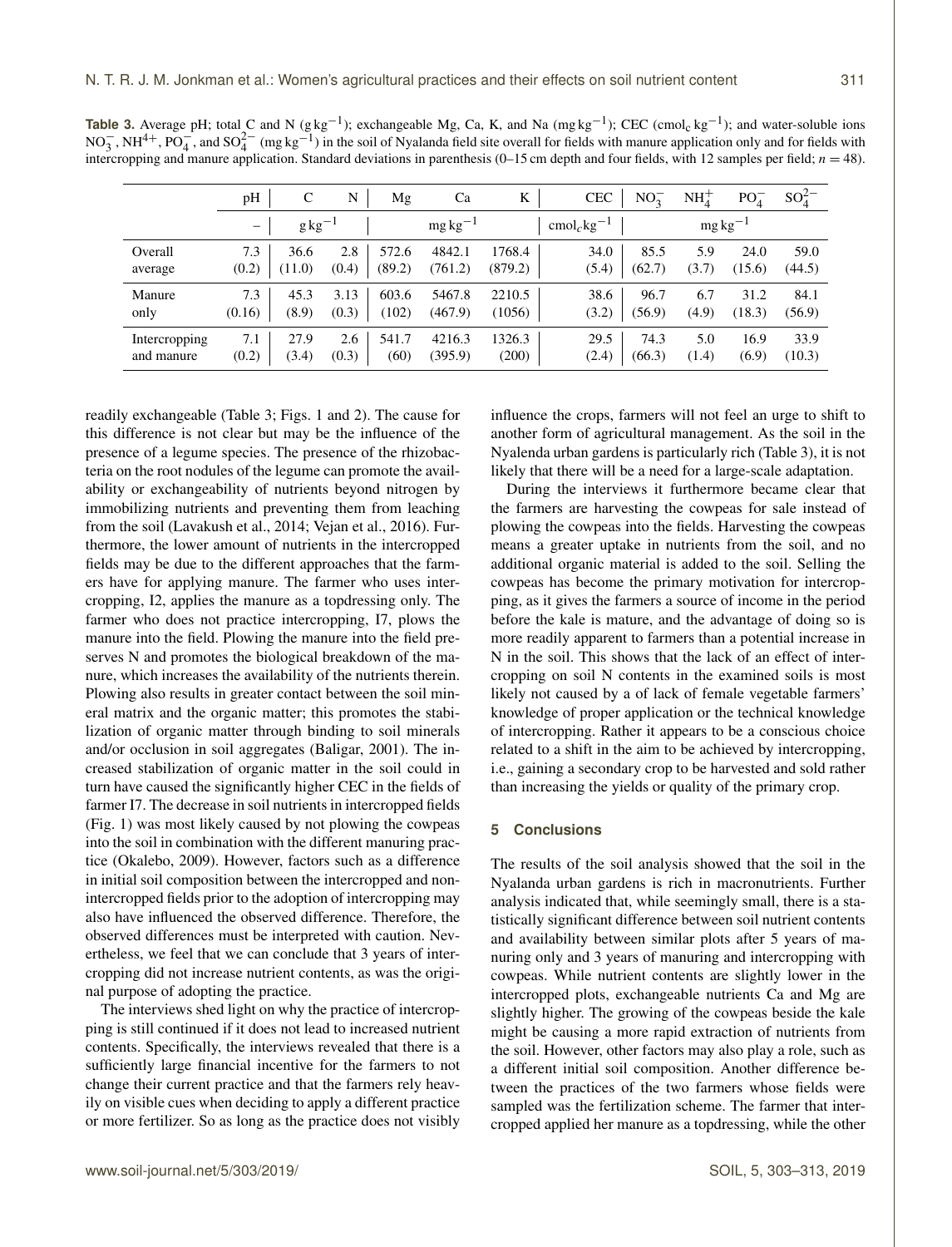farmer plowed the manure into the soil. This too could have led to a difference in the total amount and availability of nutrients in the soil. Further research needs to be done to determine which of the two practices has the greater impact on soil nutrients: intercropping or the fertilization method.

Nevertheless, even allowing for such other factors, the absence of any sign of increased nutrient content in the intercropped fields is remarkable, given that growing cowpeas and plowing them into the soil should drastically increase soil N content. An explanation for this absence of an observed effect is that the intercropping farmer sold the cowpeas on the market rather than plowing them into the soil. It is likely that the farmer originally took up intercropping to increase soil N after the advice from the visiting extension workers. However, she, at some point, changed her practice to make use of the opportunity that harvesting the cowpeas offered her in terms of additional income. It is unclear when or why exactly she changed her practice, but it is likely that this was financially motivated. Due to the originally rich soil in the Nyalenda urban gardens, the farmer also saw no noticeable reduction in yield while intercropping.

The interviews and FGDs with the Mesopotamia group showed that there is knowledge present on a wide range of agricultural management practices. However, the interviews with the individual female members of the group showed that the knowledge on these practices is unequally distributed and that, while they may know of a technique, they do not possess technical knowledge on the effects of their management practices. We conclude that the incomplete knowledge of these farmers is a consequence of the way they acquire and rank knowledge as well as their lack of access to alternative sources such as the internet. Further research is needed to confirm this conclusion.

While this paper covers a case study of limited scale, meaning that this should be taken into consideration when viewing the results and drawing conclusions, the circumstances found within the Mesopotamia group are representative for many other groups in the urban gardens of cities in Kenya and subtropical Africa. The case study showed that women's decisions in agricultural management are influenced by their socioeconomic and cultural status. Training should be adapted to take the socioeconomic circumstances of the trainees into account. Furthermore, the gender differences in ability and access should similarly be taken into account in order to improve the effectiveness of given training or agricultural recommendations.

**Data availability.** Additional soil chemical data are available and can be found in the Supplement of this article. Any additional data from the interviews or focus group discussions can be requested through the corresponding author.

**Supplement.** The supplement related to this article is available online at: [https://doi.org/10.5194/soil-5-303-2019-supplement.](https://doi.org/10.5194/soil-5-303-2019-supplement)

**Author contributions.** NTJ suggested the study and contributed to the data analysis. EK contributed the soil data and the interview and focus group discussion data. KK, BJ, and NP contributed to the data analysis and background data on soil and social sciences.

**Competing interests.** The authors declare that they have no conflict of interest.

**Acknowledgements.** We would like to sincerely thank all those who aided us in the preparation and execution of this research project, specifically the Kisumu VIRED team, including Joash Barack Okeyo-Owuor and Dan Abuto, the CABE team in Nairobi, including Hannington Odame, and NWO-WOTRO.

**Financial support.** This research has been supported by the Nederlandse Organisatie voor Wetenschappelijk Onderzoek (grant no. W 08.250.200).

**Review statement.** This paper was edited by Nikolaus J. Kuhn and reviewed by two anonymous referees.

#### **References**

- Alunga, J. U. and William, M. J.: Gender Roles and Agribusiness in the Kenyan Communities? – The Case of Likuyani District, Journal of Emerging Trends in Educational Research and Policy Studies, 4, 733–738, 2013.
- Anyumba, G.: Kisumu town: History of the built form, planning and environment: 1980–1990, Dissertation, Technical University Delft, 372 pp., 1995.
- Baligar, V. C., Fageria, N. K.., and He, Z. L.: Nutrient Use Efficiency in Plants, Commun. Soil Sci. Plan., 10, 921–950, https://doi.org[/10.1007/978-3-319-10635-9,](https://doi.org/10.1007/978-3-319-10635-9) 2014.
- Burt, J. E., Barber, G. M. and Rigby, D. L.: Elementary Statistics for Geographers, 3rd Edn., Guilford Publications, 376–395, 2009.
- Cofie, O. O., van Veenhuizen, R., and Drechsel, P.: Contribution of urban and Peri-urban Agriculture to Food Security in Sub-Saharan Africa, In paper presented at the Africa session of 3rd WWF, Kyoto, 17 March 2003, Accra, 1–12, 2003.
- Curry, L.: Fundamentals of Qualitative Research Methods: Interviews (Module 3), Yale University, Global Health Leadership Institute, retrieved at: [https://www.youtube.com/watch?v=](https://www.youtube.com/watch?v=6PhcglOGFg8) [6PhcglOGFg8](https://www.youtube.com/watch?v=6PhcglOGFg8) (last access: 7 April 2016), 2015a.
- Curry, L.: Fundamentals of Qualitative Research Methods: Focus groups (Module 4), Yale University, Global Health Leadership Institute, retrieved at: [https://www.youtube.co/watch?v=](https://www.youtube.co/watch?v=cCAPz14yjd4) [cCAPz14yjd4](https://www.youtube.co/watch?v=cCAPz14yjd4) (last access: 7 April 2016), 2015b
- Dolan, C.: The Good Wife: Struggles over Resources in the Kenyan Horticultural Sector The "Good Wife" – Struggles over Re-